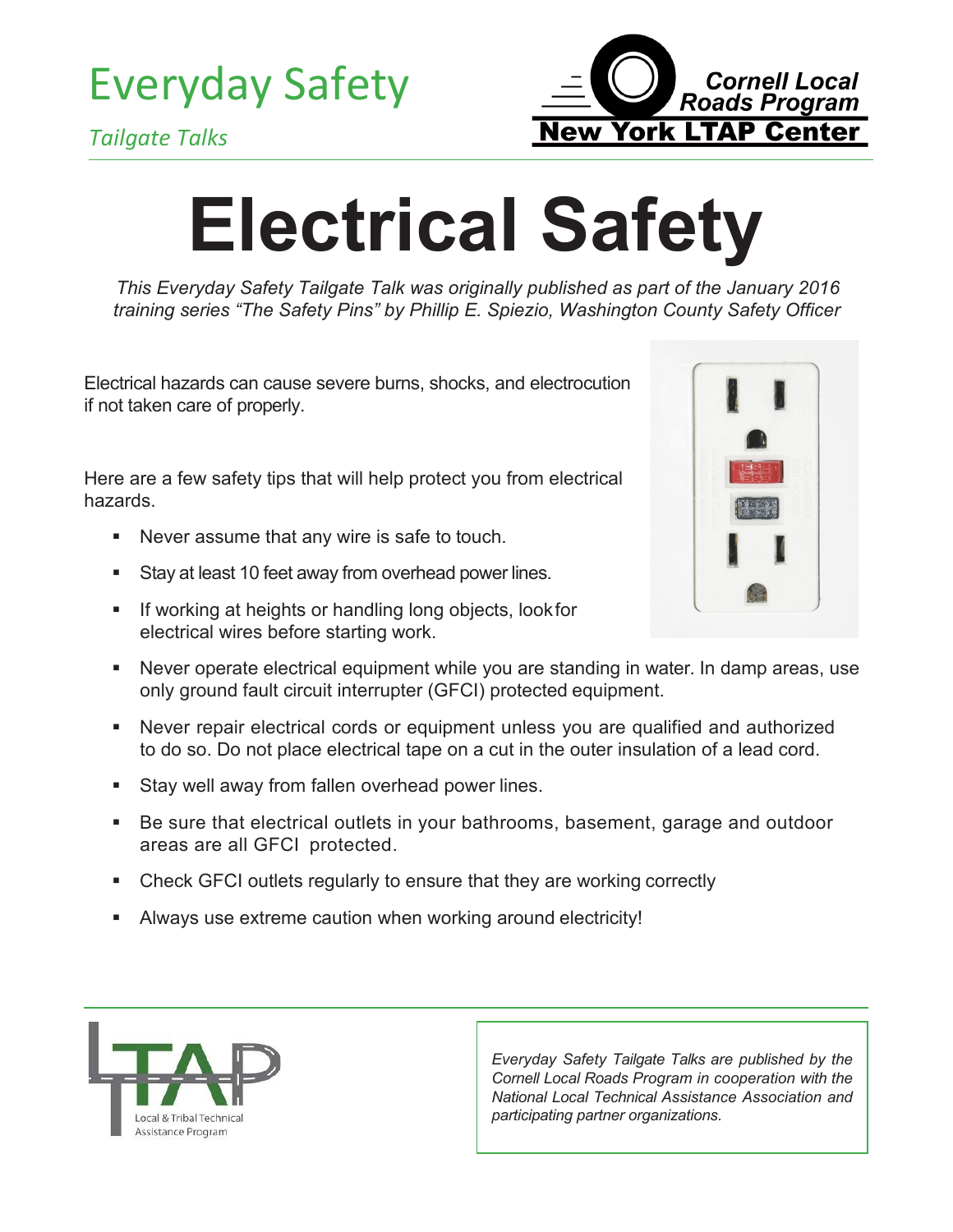## *Action Item:*

## *Related Topics:*

## *Resources and References:*

OSHA electrical safety webpage URL: *<https://www.osha.gov/SLTC/electrical/>*